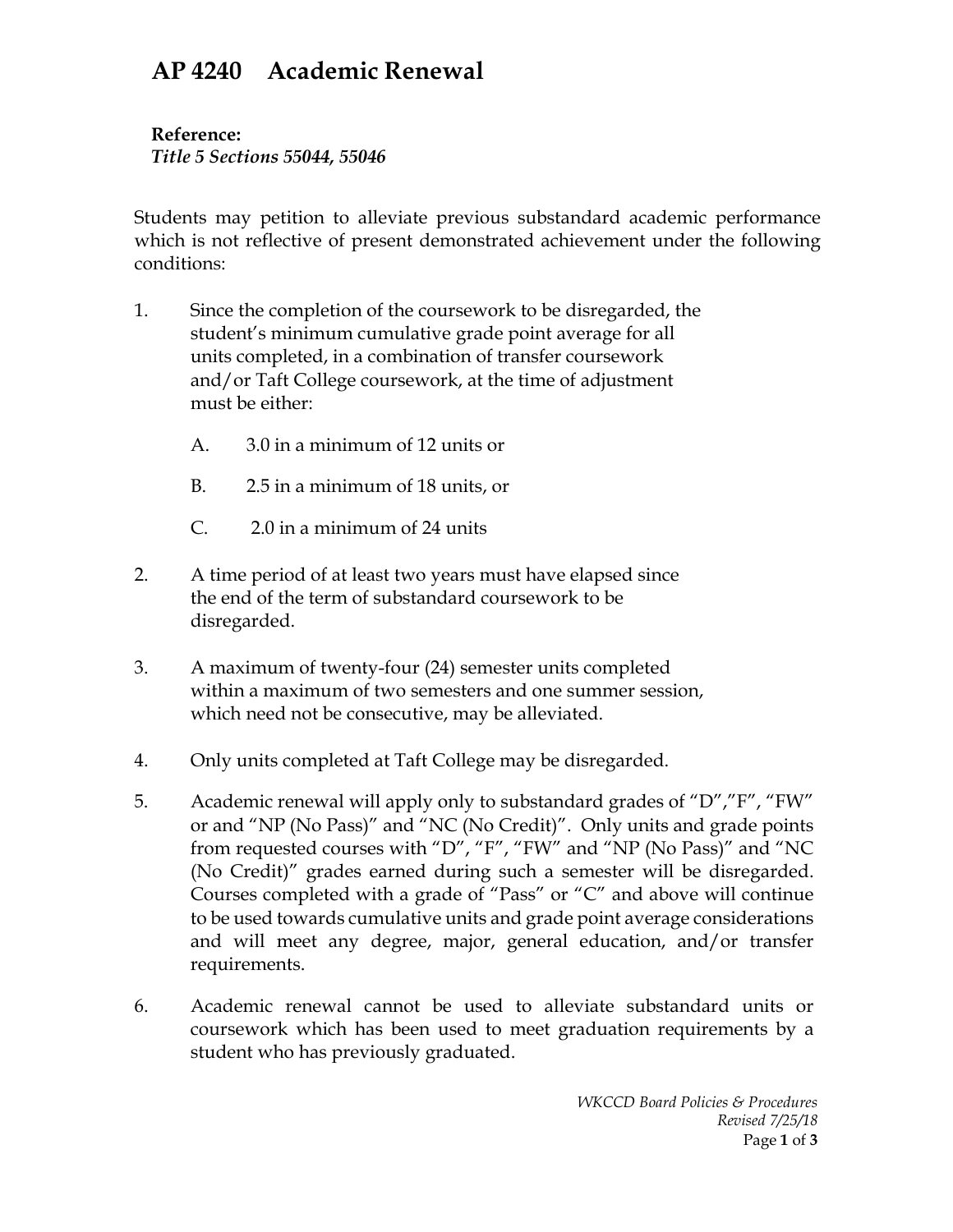- 7. A student may petition only once for academic renewal.
- 8. Academic Renewal will only be granted once from Taft College.

A student must include all coursework, including academic renewal term(s), in the computation of cumulative grade point average towards honors at graduation. Academic renewal may not be used to raise the grade point average in order to qualify for graduation with honors.

Academic renewal granted by Taft College does not guarantee that other institutions will approve such action. This determination will be made by the respective transfer institution.

When academic renewal procedures permit previously recorded substandard coursework to be disregarded in the computation of a student's grade point average, the student's permanent academic record shall be annotated in such a manner that all work remains legible, ensuring a true and complete academic history. The student's permanent record from other institutions will not be altered.

Academic renewal actions are irreversible. Students should meet with a counselor before taking such an action.

Student with substandard coursework at other colleges/universities need to contact those institutions to see if they are eligible for academic renewal under the provisions of academic renewal of said institutions. Taft College will honor academic renewal granted and annotated on an official transcript from other accredited colleges and/or universities.

Academic renewal procedures may not conflict with the District's obligation to retain and destroy records or with the instructor's ability to determine a student's final grade.

Petitioning for Academic Renewal

- 1. The student completes an Academic Renewal Petition with a counselor's assistance.
	- A. Forms are available in the Counseling Center, or on the Taft College website.
	- B. The counselor will review the petition for compliance with policy and procedures.
	- *WKCCD Board Policies & Procedures Revised 7/25/18* Page **2** of **3** C. If petitioning for an Associate degree or career technical certificate, then the student must adhere to graduation/certification application